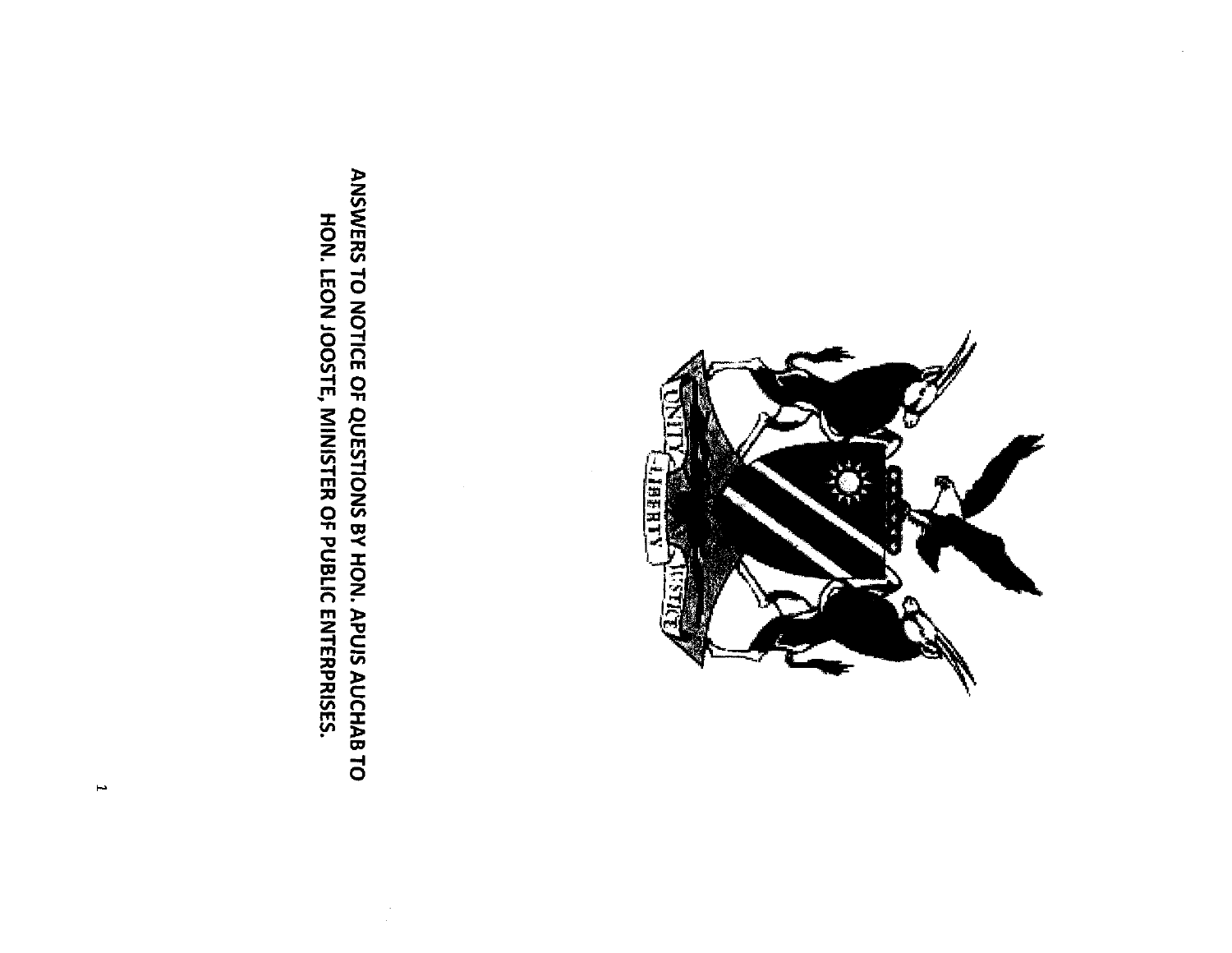*With reference to the above subject matter, below Ministry* of *Public Enterprises responses to questions:*

*1. Question: Can the Minister share with the August house the concern* **of** *the Government over* **a** *combined staff complement* **of** *14,500 and the decision* **of** *the Government to move ahead with plans to make parastatals more viable?*

## *Response to Question* **1of** *"Notice* **of** *Questions"*

- Hon. Members of this August House, allow me to respond to the concern regarding the affordability of the +- 14,500 combined workforce within the public enterprises sector and the decision by Government to make parastatal more financially viable.
- Fundamentally, Public Enterprises within the Namibian context are established to more effectively provide public goods and services, contribute to social equity such as job creation and poverty reduction and contribute sustainabliy to the national development agenda.
- However, it is without doubt that the financial and operational performance of our Public Enterprise sector has been historicaly dismal, mainly due to the lack of coordinated, centralised oversight. This situation culminated into the establishment of the Ministry of Public Enterprises (MPE) in March 2015.

On the basis above, MPE is expected to launch the highly ambitious Public Enterprise Reform Project that will span over the next decade. This project will be the embodiment of our road to transform the current Public Enterprises' landscape into highly effective and efficient entities, providing products and services in the best interest of our Nation

- We have formulated the roadmap for this project, defining certain key initiatives. These will focus on:
	- o establishing critical policy guidelines such as a Ownership policy for the state and Performance related Remuneration Directives,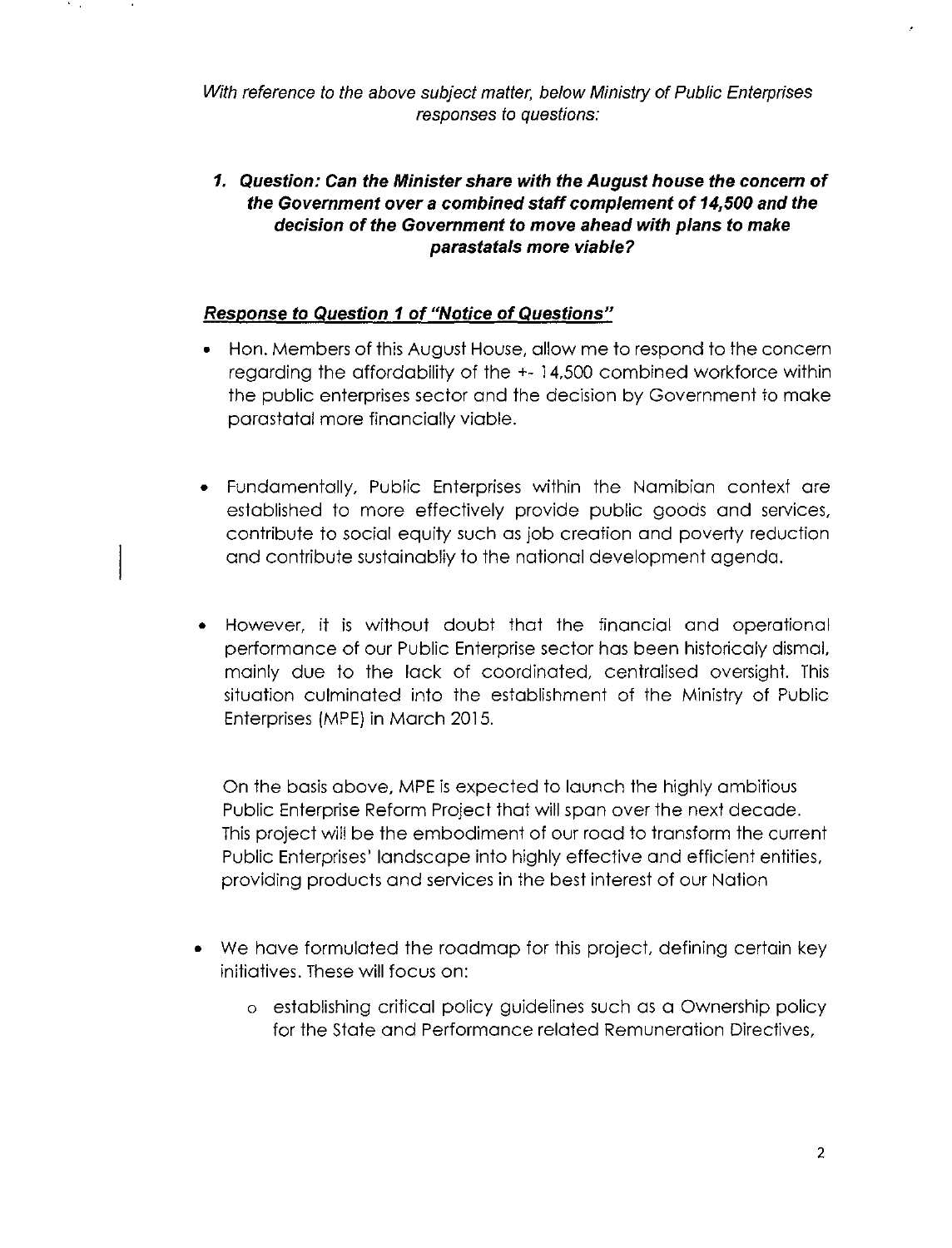- o enhancement of the effectiveness and performance of Boardsby appointing competent and skillful board members and closley monitoring their performance,
- o strengthening Shareholder oversight by repealing and replacing the **PE** Governance Act,
- o implementation of the Public Enterprises Monitoring and Evaluation System (PEMES)which can effectively report on the performance and compliance of PE's,
- o improving the Ministry's internal systems and processes and adequately capacitate the ministerial staff.
- You may recall Honourable members of this August house that during the State of the Nation Address by HisExcellency, Dr. Hage Geingob that was delivered in this very house during the official opening of the 5th session of the 6th Parliament on 14 February 2017, mention was made of the need to take cognisance of the reality facing us amidst the current economic headwinds. We were reminded to attempt to achieve maximum results with minimum resources.
- **2. Question: How has the Government equipped itself technically through your Ministry to play the roles of a professional shareholder prober in SOE's to avoid recurring bailouts haunting us year after year?**

## *Response to Question* **2 of** *"Notice* **of** *Questions"*

• Hon. Members of thisAugust House the establishment of Ministryof Public Enterprises ushers in a new dispensation and a remodeling of the PE's. Thiscan be explained as follows: during the dispensation of the State-Owned Enterprise Governance Council, matters pertaining to compliance and performance under the then legal regime was under constant bridge by the PE's, mainly due to legal and technical constraints. This meant that there were major limitations on implementing effective monitoring and evaluation mechanisms to hold PE's accountable on their performance.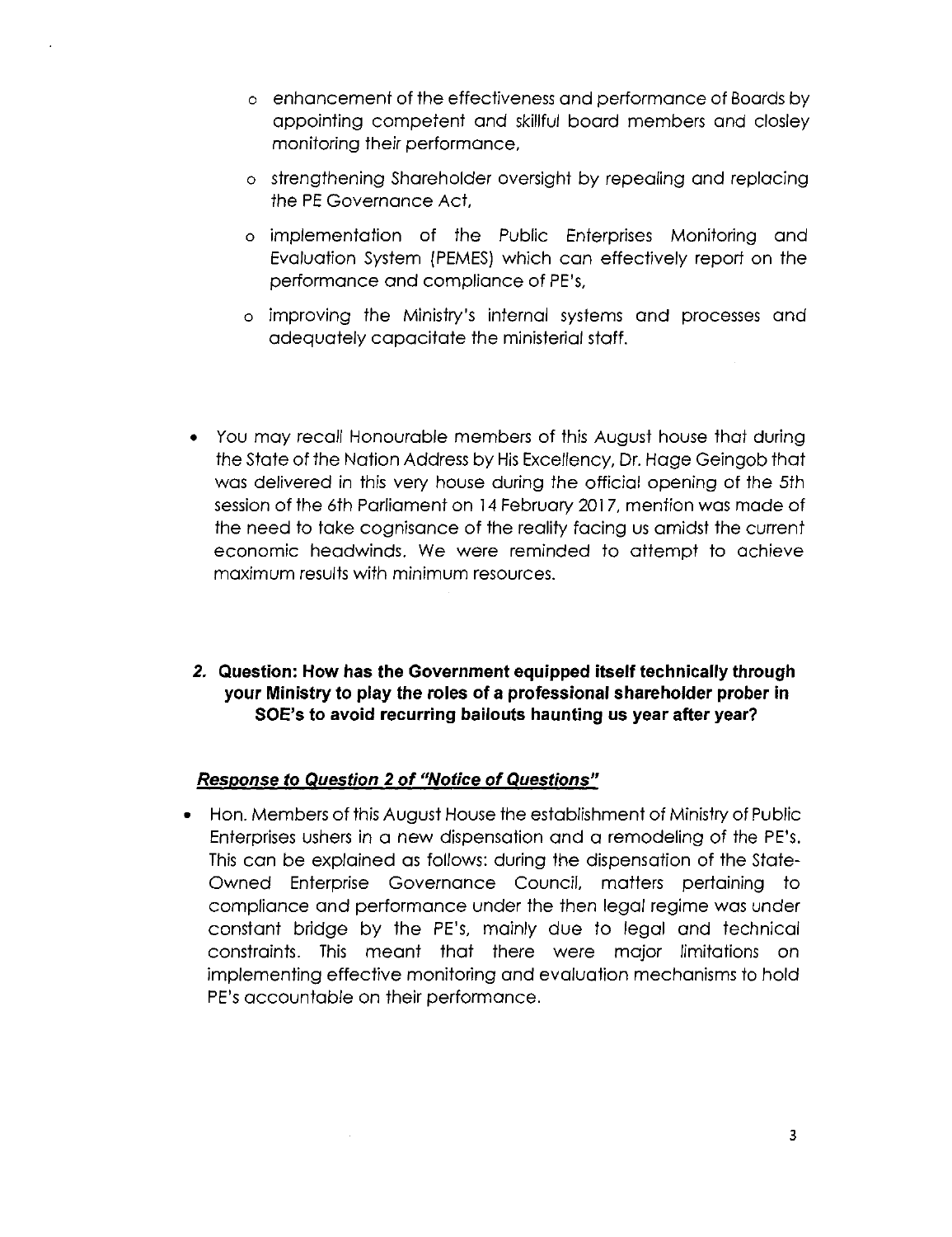- Honourable members of this August house, you are aware that my ministryisnow two years old and inherited a myriad of challenges. Some of the challenges still pertain to the legal environment under which the SOEGC operated and as a result the current transformation of the PE's sector requires a new legislation. Thus Honourable members, my ministry is currently working relentlessly on the amendment of the existing Act (Public Enterprise Governance Act no. 2 of 2016). The current Act in its current form is not sufficient to deal with the transformation of the PE's landscape, hence the repeal.
- The amended Act will pave the way for the new Governance framework, commencing with the Hybrid Governance Model which will initially focus on the commercial PE's and will herald in the appointment of competent boards of directors and entering into enforcable governance and performance agreements.
- Honourable Members of this August House, notwithstanding the current legal challenges of the current Act, my Ministry has embarked upon a series of reform initiatives. I am glad to report that despite some challenges and delays, we have finally managed to recruit suitable professional staff during the second half of 2016which will fast track the "reform project" that the Ministry intends to launch shortly. The reform project will focus on the gradual reduction of subsidies and bail-outs and consequently, where necessary, wean off some of the PEs from state funding.
- **3. Question: Can the Minister appraise the August House and the public how many non-performing SOE's has been weaned off and how many has been earmarked for privatizing?**

## *Response to Question* **3 of** *"Notice* **of** *Questions"*

• Honourable Members, irrespective of some PE's that are nonperforming, there are still others that are performing very well and this includes amongst others: Namport, Nampower, MTC, MeatCo, Roads Authority, NPTH and Fishcor.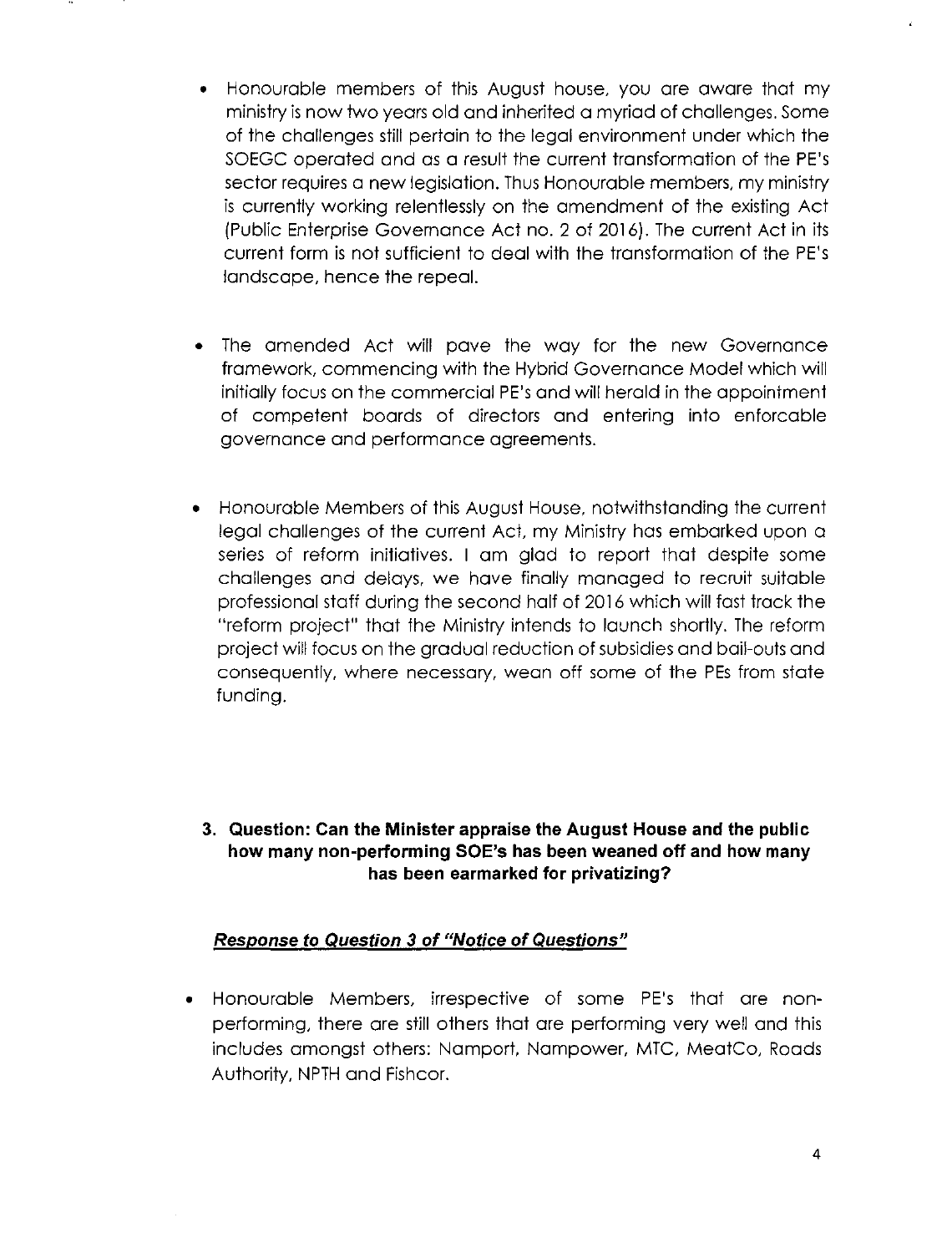• Honourable Members of this August House, it is unfortunately that some of the Public Enterprises have been making loses on an annual basis which warranted for their bailouts in order to enable them to stay afloat. The following PEs are currently identified as the main culprits with an unsustainable huge financial footprint on the state coffers:

- $\triangleright$  Air Namibia
- $\triangleright$  Roads Construction Company
- $\triangleright$  Namibia Airports Company
- $\triangleright$  TransNamib
- $\triangleright$  Namibia Wildlife Resorts
- $\triangleright$  Namibia Broadcasting Corporation
- $\triangleright$  University of Namibia
- $\triangleright$  Namibia University of Science and Technology
- $\triangleright$  NamWater, and
- $\geq$  The Zambezi Water Front
- Honourable Members of this August House, position papers on each of the sectors in which the commercial enterprises are active are in the making. We have also developed the framework for the Ownership Policy for Commercial PEs. This policy will guide the Government of Namibia in its ownership role of the commercial enterprise and it will be a practical working policy which will be used to gauge the enterprises and then recommend appropriate reforms where required. The policy will ask the following questions: Why are we invested in the enterprises? Should we remain invested? And if not do we bring in the private sector through a Public-Private Partnership or perhaps through listing on the stock exchange? What criteria should guide the due diligence process when we invest in new enterprises? How do we ensure at all times Namibia attains best value from the commercial enterprise portfolio, both in terms of financial and socio-economic returns? These are pertinent and complex questions we will need to answer in a collective spirit, guided by good research and strong evidence.
- **4. Question: Can the Minister share with the Honourables members of the August house how many SOE has shown growth potential and contribute positively to the growth of the domestic economy since your Ministry'S formation?**